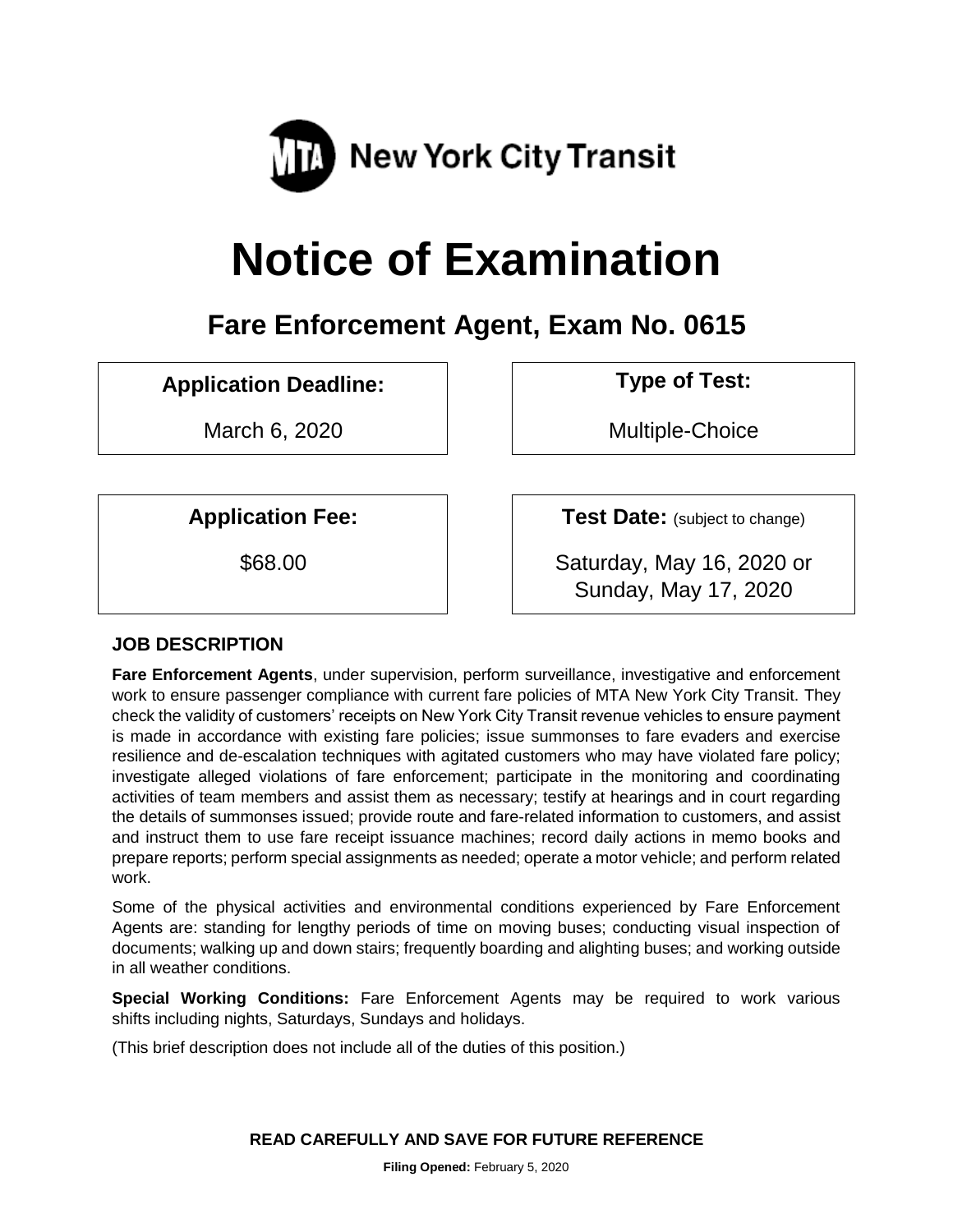### **SALARY AND BENEFITS**

The current minimum salary for Fare Enforcement Agent is \$49,770 per annum increasing to \$76,566 in the sixth year of service. These rates are subject to change. The benefits of this position include, but are not limited to, night and weekend salary differentials, paid holidays, vacation and sick leave, a comprehensive medical plan and a pension plan.

#### **HOW TO QUALIFY**

**Education and Experience Requirements:** By the **last day of the Application Period,** you must meet the following requirements:

A four-year high school diploma or its educational equivalent approved by a State's Department of Education or a recognized accrediting organization and three years of full-time, satisfactory security experience primarily involving the enforcement of policies, procedures and regulations governing the behavior and actions of the general public, including the performance of associated investigations and the issuance of summonses or the writing of comprehensive reports.

If you have qualifying part-time experience, it will be credited on a prorated basis.

The high school, vocational high school, technical school, or trade school must be approved by a State's Department of Education or a recognized accrediting organization. The college or university must be accredited by regional, national, professional or specialized agencies recognized as accrediting bodies by the U.S. Secretary of Education, and by the Council for Higher Education Accreditation (CHEA).

You are responsible for determining whether you meet the qualification requirements for this examination prior to submitting the *Application*. You may be given the test before we determine if you meet the qualification requirements. If you are marked "Not Qualified," your *Application* fee will **not** be refunded and you will **not** receive a score.

#### **REQUIREMENTS TO BE APPOINTED**

**Driver License Requirement:** At the time of appointment, you must have a motor vehicle driver license valid in the State of New York with no disqualifying restrictions that would preclude the performance of the duties of this title. If you have serious moving violations, a license suspension or an accident record, you may be disqualified. This license must be maintained for the duration of your employment in the title.

**New York State Security Guard Registration Requirement:** At the time of appointment, you must possess a valid New York State Security Guard Registration Card or show valid proof of filing for a New York State Security Guard Registration Card between the start of the application period and your appointment date. By the end of the probationary period, you must possess this New York State Security Guard Registration Card as explained, generally, in Article 7-A of the New York State General Business Law ("the Security Guard Act"), and, specifically, in Section 89-h of the New York State General Business Law, entitled "Requirements for a [Security Guard] Registration Card". Failure to secure this registration card will result in the termination of your employment. This registration card must be maintained for the duration of employment.

**Medical Requirement:** Medical guidelines have been established for the position of Fare Enforcement Agent. You will be examined to determine whether you can perform the essential functions of the position. Where appropriate, a reasonable accommodation will be provided for a person with a disability to enable him or her to perform the essential functions of the job.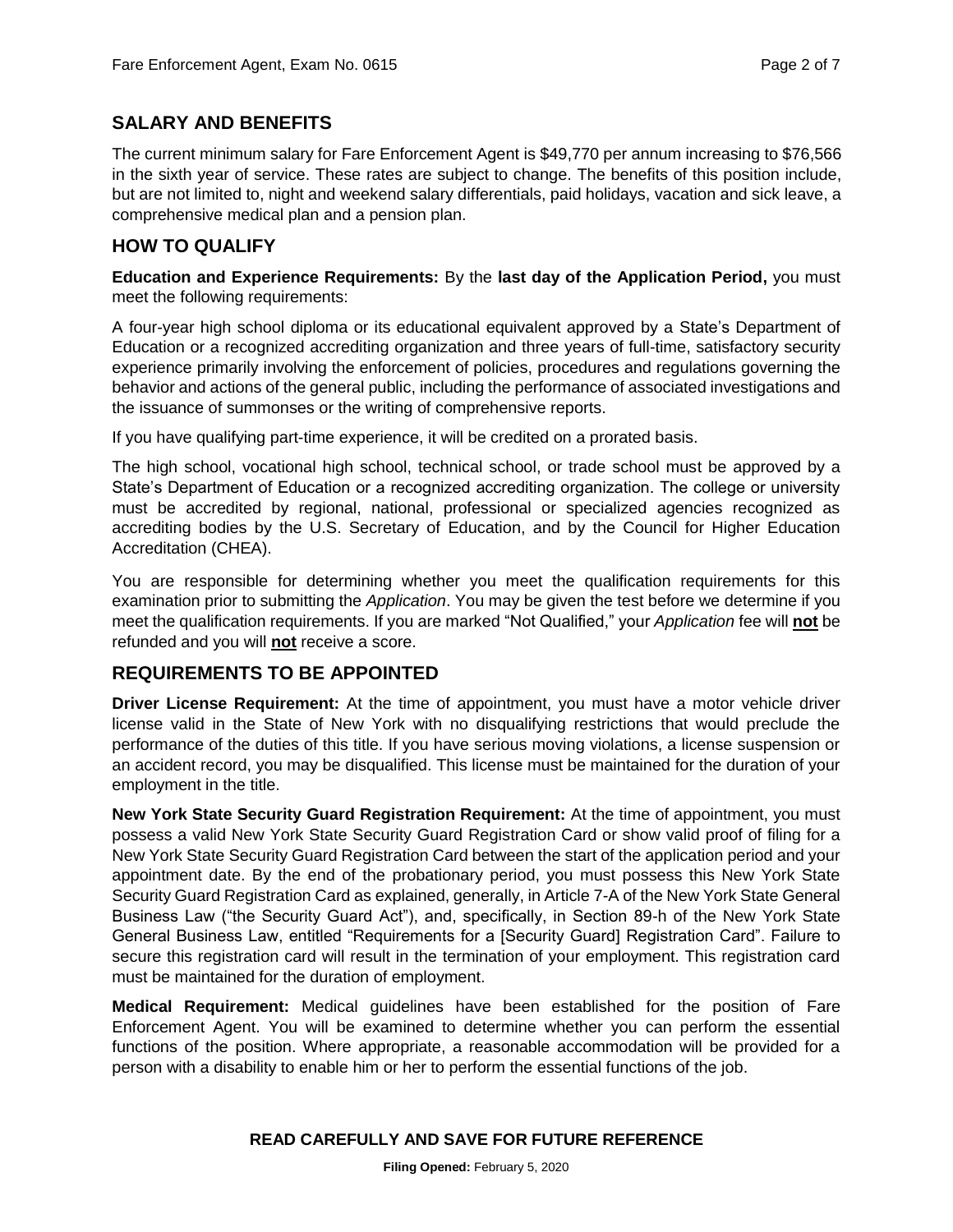## **REQUIREMENTS TO BE APPOINTED** (Continued)

**Drug Screening Requirement:** You must pass a drug screening in order to be appointed.

**Residency:** New York City residency is not required for this position.

**English Requirement:** You must be able to understand and be understood in English to perform the duties and responsibilities of the position.

**Proof of Identity:** Under the Immigration Reform and Control Act of 1986, you must be able to prove your identity and your right to obtain employment in the United States prior to employment with MTA New York City Transit.

#### **HOW TO OBTAIN AN APPLICATION**

During the application period, you may apply online for this examination (see the Online Applications section below). Or, to apply by mail, you may obtain a printed copy of the application package in person at the MTA Exam Information Center, as indicated below. **Important**: Applicants requesting a fee waiver must apply by mail.

**MTA Exam Information Center:** Open Monday through Friday, from 9 AM to 3 PM, in the lobby at 180 Livingston Street, Brooklyn, New York. Directions: take the A, C, F or R trains to the Jay Street-Metro Tech Station, or the 2, 3, or the G train to the Hoyt Street Station. The MTA Exam Information Center will be closed on Monday, February 17, 2020.

## **HOW TO SUBMIT AN APPLICATION AND PAY THE APPLICATION FEE**

If you believe you meet the requirements in the "How to Qualify" section, submit an application online unless you are requesting a Fee Waiver. Applicants who wish to request a Fee Waiver should refer to the "How to Submit an Application When Requesting a Fee Waiver" section below. *Applications* will **not** be accepted in person.

#### **Online Applications:**

- 1. If you are not an active MTA employee, apply using [www.mymta.info/exams](http://www.mymta.info/exams) by the last day of the application period (Active MTA employees can apply using the "BSC" employee portal at [www.mymta.info\)](http://www.mymta.info/). Note: The application system may not function properly with mobile devices or tablets. For best results when applying, please use Internet Explorer, open a new window, and avoid having multiple tabs open in the same window.
- 2. To apply, log into your existing account, or create an account if you do not yet have one.
- 3. Follow the steps to submit an application.
- 4. A confirmation number will appear on the same page after submitting your application (Save this number for future reference).
- 5. Below the confirmation number, a Pay Examination Fee button will appear for you to click to open the payment page.
- 6. A major credit card or a bank card associated with a bank account must be used when paying the application fee, and this fee will appear on your credit or bank card statement as "MTA NYCT Exam Fee." Note: Disputing the application fee could result in removal from this examination, and it might affect your ability to apply online for any future examinations.
- 7. You will be sent a confirmation email after you submit payment for the application fee (Save this email for future reference). Note: If you have trouble paying the application fee online, please refer to the Online Payment Tutorial here: http://web.mta.info/nyct/hr/forms\_instructions.htm.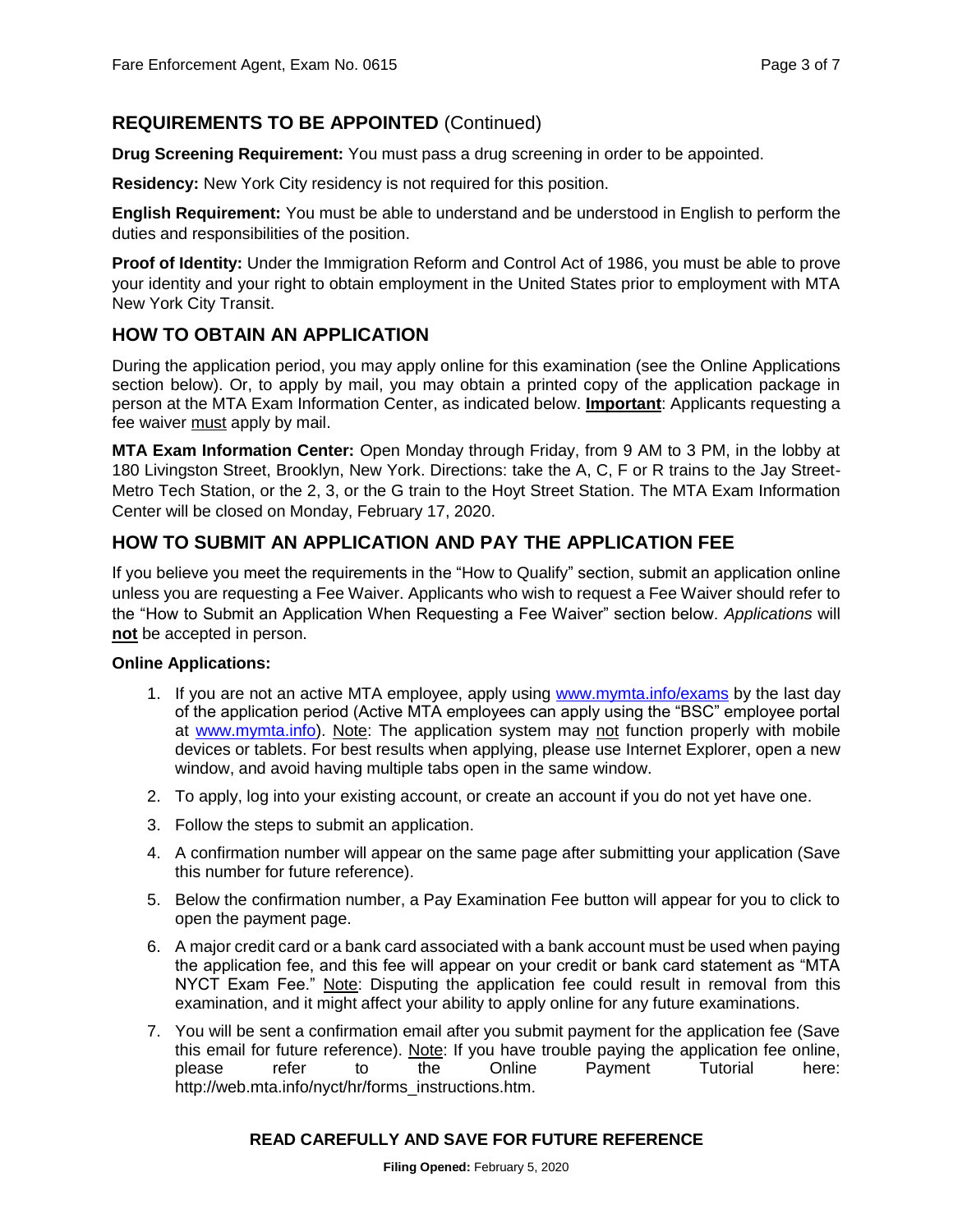#### **HOW TO SUBMIT AN APPLICATION AND PAY THE APPLICATION FEE** (Continued)

IMPORTANT: Your application submission confirms that you have read this Notice of Examination, including any dates and the requirements. Computers with internet access are available on a limited basis at branches of the New York Public Library, the Brooklyn Public Library and the Queens Library to patrons with a valid library card.

**Application Fee:** This fee is generally not refundable. Under special circumstances, you may be entitled to a refund. You should refer to the Department of Citywide Administrative Services ("DCAS") General Exam Regulations to determine if you are entitled to a refund prior to requesting a refund. You can refer to the bottom of the last page of the Notice of Examination for instructions on how to obtain a copy of the DCAS General Exam Regulations.

## **HOW TO SUBMIT AN APPLICATION WHEN REQUESTING A FEE WAIVER**

Applicants who wish to request a fee waiver must obtain an *Application* in person at the MTA Exam Information Center as indicated above and must submit the *Application* and required forms by mail to the address in the "Correspondence" section below **by the last day of the application period**.

MTA New York City Transit will not accept *Applications* in person. Additional information on how to request an application fee waiver is available with the *Application.*

#### **ADMISSION LETTER**

An *Admission Letter* will be mailed to you about 10 days before the first date of the multiple-choice test. If you do not receive an *Admission Letter* at least 4 days before this date, you may obtain a duplicate letter at the MTA Exam Information Center (as indicated above). A paper copy of the *Admission Letter* is your ticket for admission to the test.

Applicants **must** keep their mailing address **up to date**. Please refer to the Correspondence section below for instructions on how to update your address and other contact information.

#### **THE TEST**

You will be given a competitive multiple-choice test. A score of at least 70% is required to pass this test. Your score on this test will determine your place on the eligible list.

You will be scheduled to take the test on one of the dates listed in the above "Test Date" box. You will be randomly assigned to a test date and location, and you cannot request that your scheduled test date or location be changed, unless you meet the conditions in the "Special Arrangements" section below.

Veterans' or Disabled Veterans' Credit will be granted only to eligible passing candidates who request that they be applied. Veterans' or Disabled Veterans' Credit should be requested at the time of application, but **must** be requested before the date the eligible list is established. Claims for Veterans' or Disabled Veterans' Credit cannot be made once the eligible list is established.

The multiple-choice test may include questions that require the use of any of the following abilities:

**Written Comprehension** – The ability to understand written sentences and paragraphs. Example: Understanding written bulletins released by MTA New York City Transit.

**Written Expression** – The ability to use English words or sentences in writing so others will understand. Example: Writing incident reports regarding unusual occurrences.

**Problem Sensitivity** – The ability to tell when something is wrong or is likely to go wrong. It includes being able to identify the whole problem as well as the elements of the problem. Example: Observing a person not paying their bus fare and recognizing it as a problem.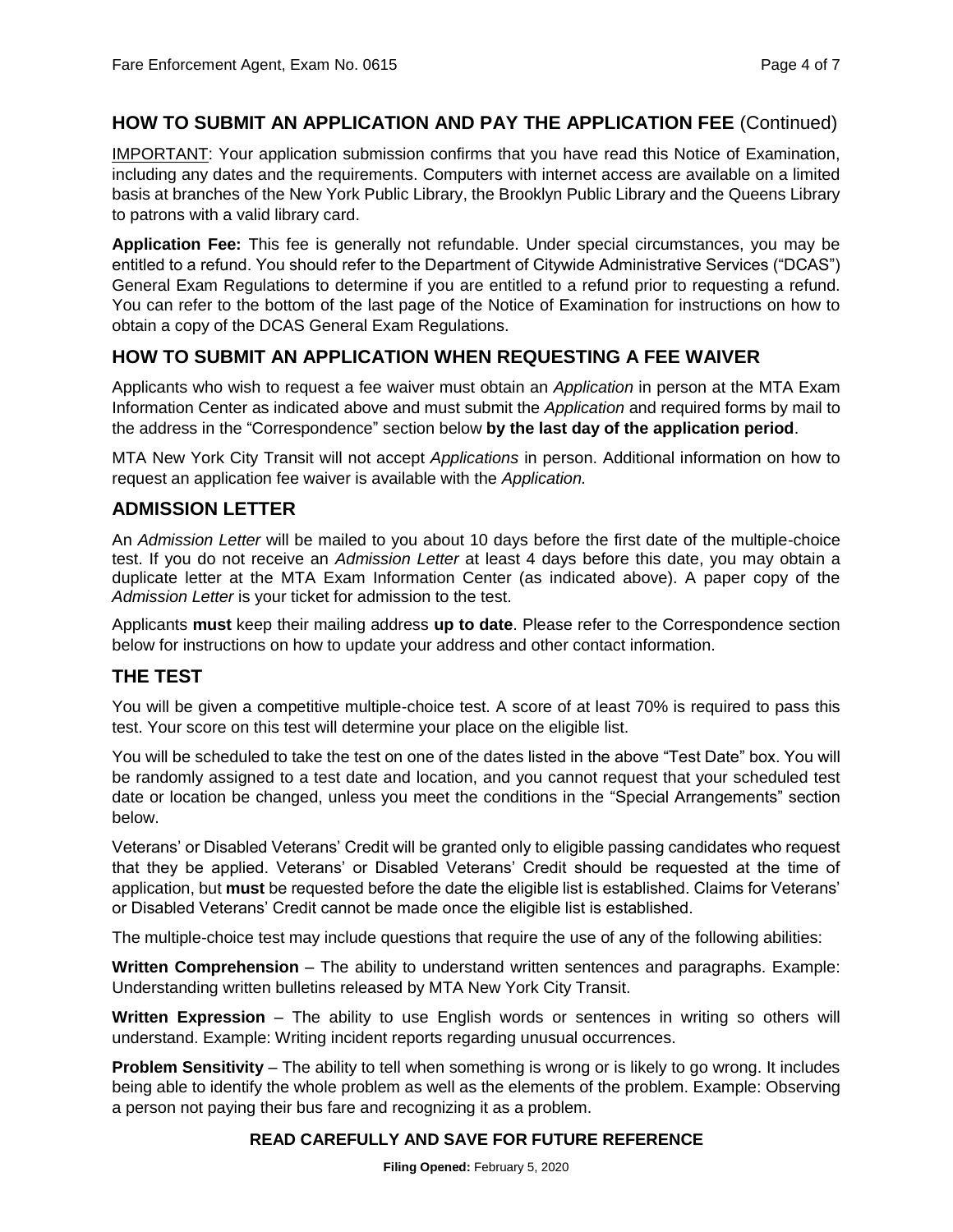## **THE TEST** (Continued)

**Deductive Reasoning** – The ability to apply general rules to specific problems to come up with logical answers. It involves deciding if an answer makes sense. Example: Applying MTA New York City Transit rules and regulations to situations to determine the appropriate action that must be taken.

**Inductive Reasoning** – The ability to combine separate pieces of information, or specific answers to problems, to form general rules or conclusions. It includes coming up with a logical explanation for why a series of unrelated events occur together. Example: Identifying a suspicious and/or unsafe situation based on different issues observed to form a conclusion about the incident.

**Information Ordering** – The ability to correctly follow a rule or set of rules to arrange things or actions in a certain order. The rule or sets of rules used must be given. The things or actions to be put in order can include numbers, letters, words, pictures, procedures, sentences, and mathematical or logical operations. Example: Following MTA New York City Transit Rules and Regulations procedures in the correct order given.

**Spatial Orientation** – The ability to tell where you are in relation to the location of some object or to tell where the object is in relation to you. Example: Reading bus maps and determining the destination of the bus route.

**Memorization** – The ability to remember information, such as words, numbers, pictures and procedure. Example: Remembering details of a fare evasion incident on a bus.

**Customer Service** – The ability to work with customers to assess their needs, provide information or assistance, resolve their problems, or satisfy their expectations. Example: Providing travel directions to a customer.

#### **TEST ADMINISTRATION GUIDELINES**

**Warning:** You are not permitted to enter the test site with cellular phones, smart watches, beepers, pagers, cameras, portable media players, or other electronic devices. Calculators are **not** permitted. Electronic devices with an alphabetic keyboard or with word processing or data recording capabilities such as planners, organizers, etc. are prohibited. If you use any of these devices in the building at any time before, during or after the test, you may **not** receive your test results, your test score may be nullified, and your application fee will **not** be refunded.

You may not have any other person, including children, present with you while you are being processed for or taking the test and no one may wait for you inside of the test site while you are taking the test.

**Required Identification: You are required to bring one (1) form of valid (non-expired) signature and photo bearing identification to the test site**. The name that was used to apply for the exam must match the first and last name on the photo ID. A list of acceptable identification documents is provided below**. If you do not have an acceptable ID, you may be denied testing.** Acceptable forms of identification (bring one) are as follows: State issued driver's license, State issued identification card, US Government issued Passport, US Government issued Military Identification Card, US Government issued Alien Registration Card, IDNYC, Employer ID with photo, or Student ID with photo.

Leaving: You must leave the test site once you finish the test. If you leave the test site after being fingerprinted but before finishing the test, you will not be permitted to re-enter. If you disregard this instruction and re-enter the test site, you may not receive your test results, your test score may be nullified, and your application fee will not be refunded.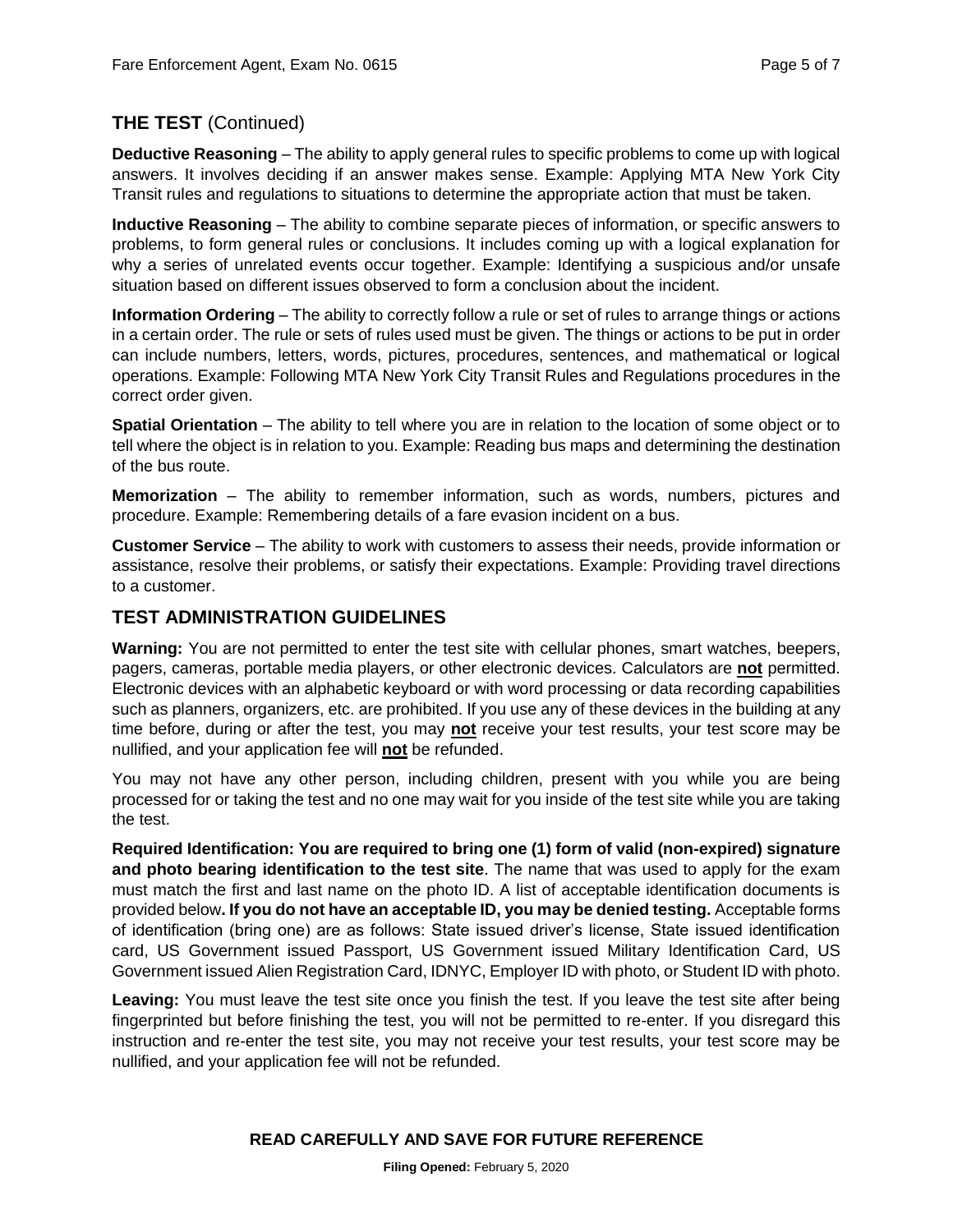### **THE TEST RESULTS**

If you meet the education and experience requirements and pass the competitive multiple-choice test, your name will be placed on an eligible list and you will be given a list number. You will be notified by mail of your test results. If you meet all requirements and conditions, you will be considered for appointment when your name is reached on the eligible list.

#### **SPECIAL ARRANGEMENTS**

**Special Test Accommodations:** If you plan to request special testing accommodations due to disability or an alternate test date due to your religious belief, follow the instructions included with your *Application* and mail your request to the address found in the "Correspondence" section below no later than 30 days prior to the first scheduled test date.

**Make-Up Test:** You may apply for a make-up test if you cannot take the Multiple-Choice test on the scheduled date for any of the following reasons:

- 1. Compulsory attendance before a public body;
- 2. On-the-job injury or illness caused by municipal employment where you are an officer or employee of the City;
- 3. Absence from the test within one week after the death of a spouse, domestic partner, parent, sibling, child, or child of a domestic partner where you are an officer or employee of the City;
- 4. Absence due to ordered military duty;
- 5. A clear error for which MTA New York City Transit is responsible; or
- 6. A temporary disability, pregnancy-related, or child-birth related condition preventing you from taking the test.

To request a make-up test, mail your request with your documentation of special circumstances to the address found in the "Correspondence" section below within 60 days of your scheduled test date or make the request within 90 days after performing ordered military duty.

# **CORRESPONDENCE**

**Change of Contact Information:** It is critical that you keep your contact information (telephone number, mailing address and/or email address) current with MTA New York City Transit. You may miss important information about your exam(s) or consideration for appointment or promotion, including important information that may require a response by a specified deadline, if we do not have your correct contact information. To update your contact information, you must do one of the following:

- 1. Visit us at the MTA Exam Information Center;
- 2. Email us at [examsunit@nyct.com,](mailto:examsunit@nyct.com) with the subject named 'Contact Info Update'; or
- 3. Mail us at the address below, with the words 'Contact Info Update' next to the exam title.

Your request must include your full name, exam title(s), exam number(s) and your old and new telephone numbers, mailing and/or email address**. All changes to an MTA employee's contact information must also be made through the MTA Business Service Center (BSC) via the employee portal at [http://www.mymta.info.](http://www.mymta.info/)** 

All other correspondence must be sent to the following address:

Fare Enforcement Agent, Exam No. 0615 MTA New York City Transit 180 Livingston Street, Room 4070 Brooklyn, NY 11201

#### **READ CAREFULLY AND SAVE FOR FUTURE REFERENCE**

**Filing Opened:** February 5, 2020